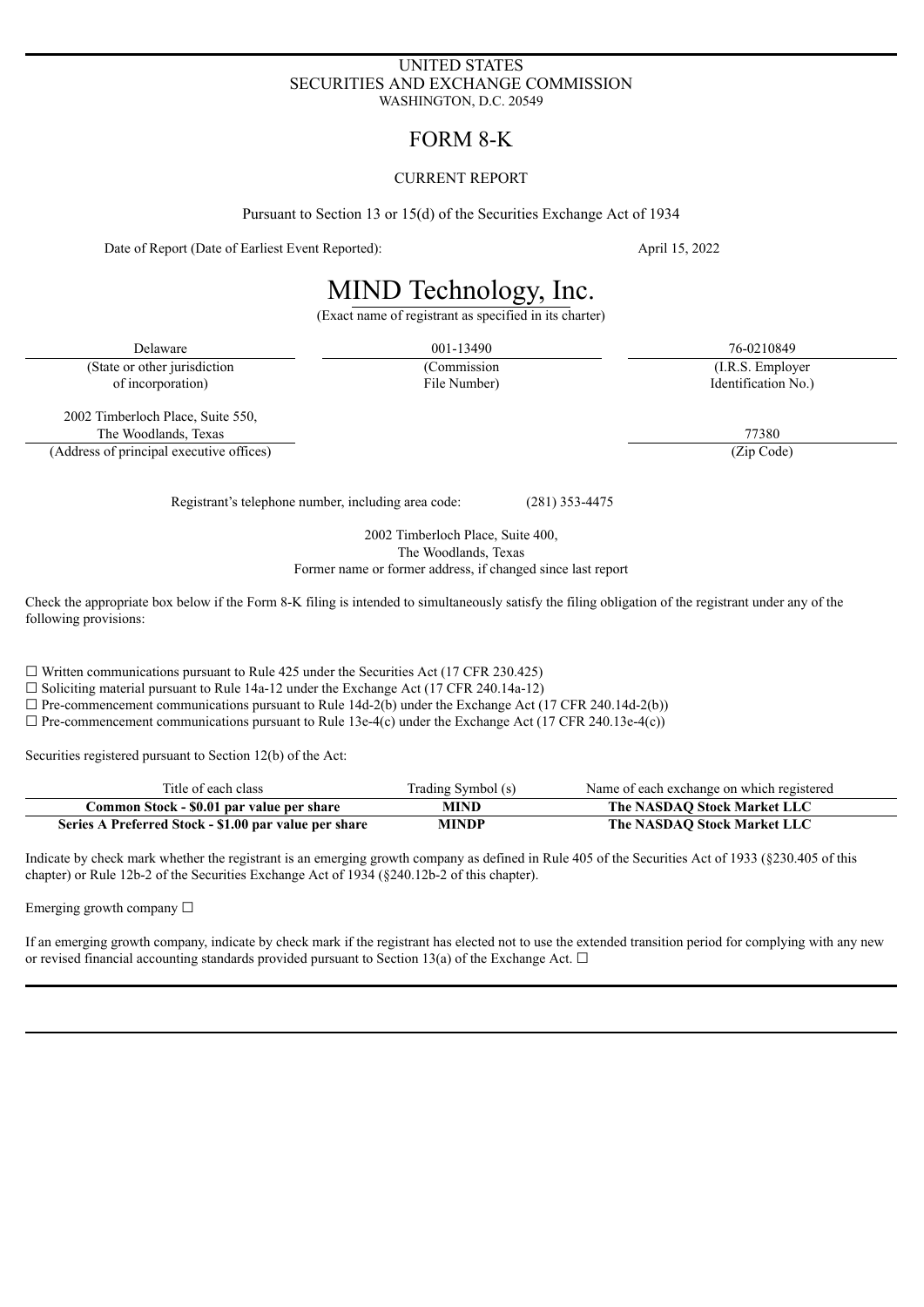# Item 5.02 Departure of Directors or Certain Officers; Election of Directors; Appointment of Certain Officers; Compensatory Arrangements of **Certain Officers.**

# (b) COO Resignation By Mutual Agreement

Effective April 15, 2022 (the "Effective Date"), MIND Technology, Inc., a Delaware corporation (the "Company") announced the resignation by mutual agreement of its Vice President and Chief Operating Officer, Dennis P. Morris.

In connection with Mr. Morris' departure, the Company and Mr. Morris entered into a Separation and Release Agreement (the "Separation Agreement"), pursuant to which Mr. Morris is entitled to receive (i) cash payments equal to \$213,750, less applicable withholdings and taxes, with \$71,250 of such amount paid as a lump sum within 45 days of the Effective Date, and the remaining \$142,500 paid in equal or nearly equal installments over the six-month period following the Effective Date; and (ii) the accelerated vesting of options to purchase 310,000 shares of the Company's common stock and 15,000 shares of the Company's restricted stock, all of which vested as of the date of the Separation Agreement. The Separation Agreement contains a release of claims and incorporates customary non-disclosure, non-solicitation and non-disparagement obligations. The foregoing description of the Separation Agreement does not purport to be complete and is qualified in its entirety by reference to the full text of the Separation Agreement, a copy of which is attached hereto as Exhibit 10.1 and is incorporated herein by reference.

#### **Item 9.01 Financial Statements and Exhibits.**

|               | <b>Exhibit Number</b> | <b>Description</b>                                                                                   |
|---------------|-----------------------|------------------------------------------------------------------------------------------------------|
|               |                       | <u>Separation and Release Agreement, dated the Effective Date, between the Company and Dennis P.</u> |
| (d) Exhibits. | 10.1                  | Morris.                                                                                              |
|               | 104                   | Cover Page Interactive Data File (embedded within the Inline XBRL document)                          |
|               |                       |                                                                                                      |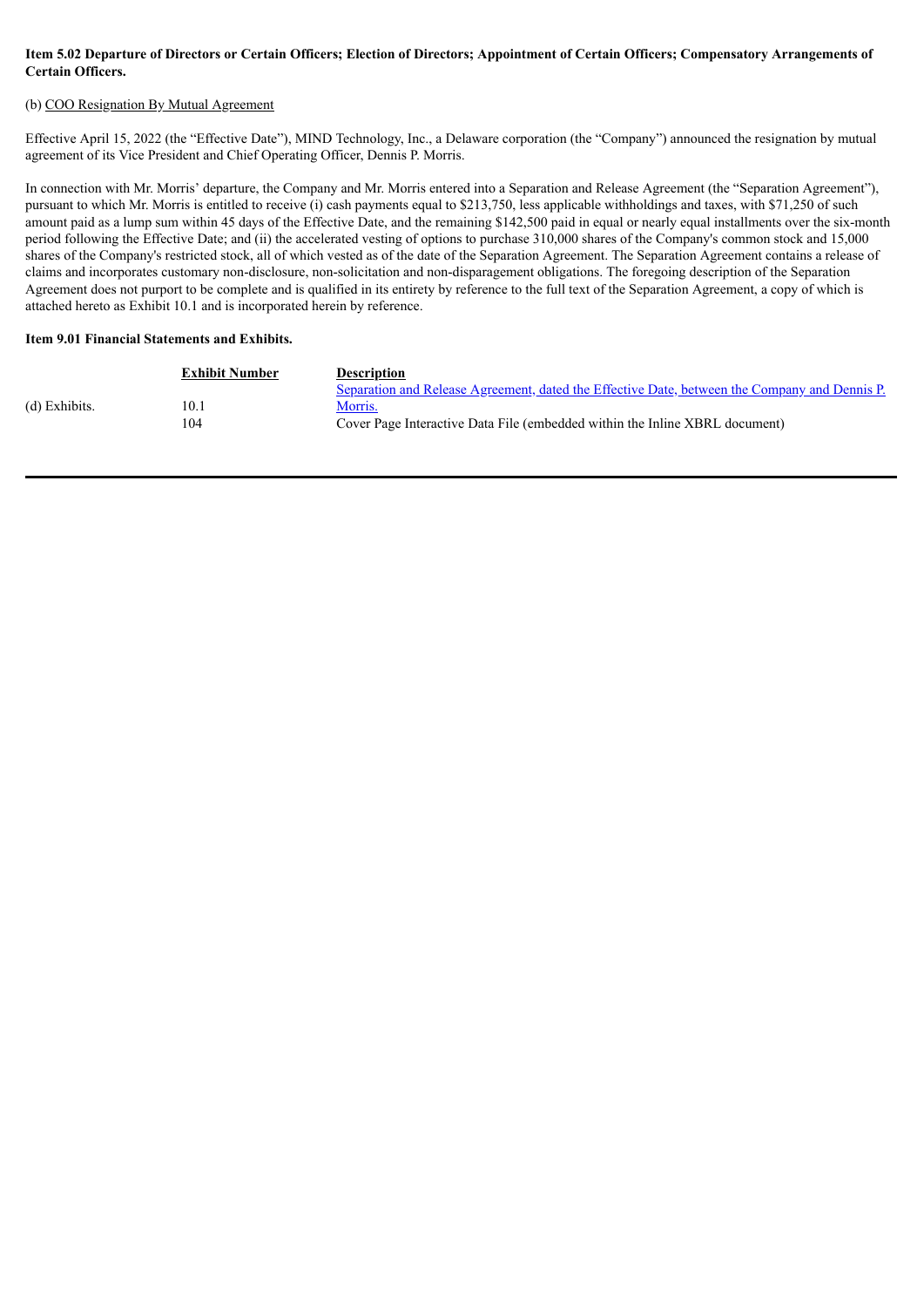# **SIGNATURES**

Pursuant to the requirements of the Securities Exchange Act of 1934, the registrant has duly caused this report to be signed on its behalf by the undersigned hereunto duly authorized.

MIND Technology, Inc.

*April 20, 2022 By: /s/ Robert P. Capps*

*Name: Robert P. Capps Title: President and Chief Executive Of icer*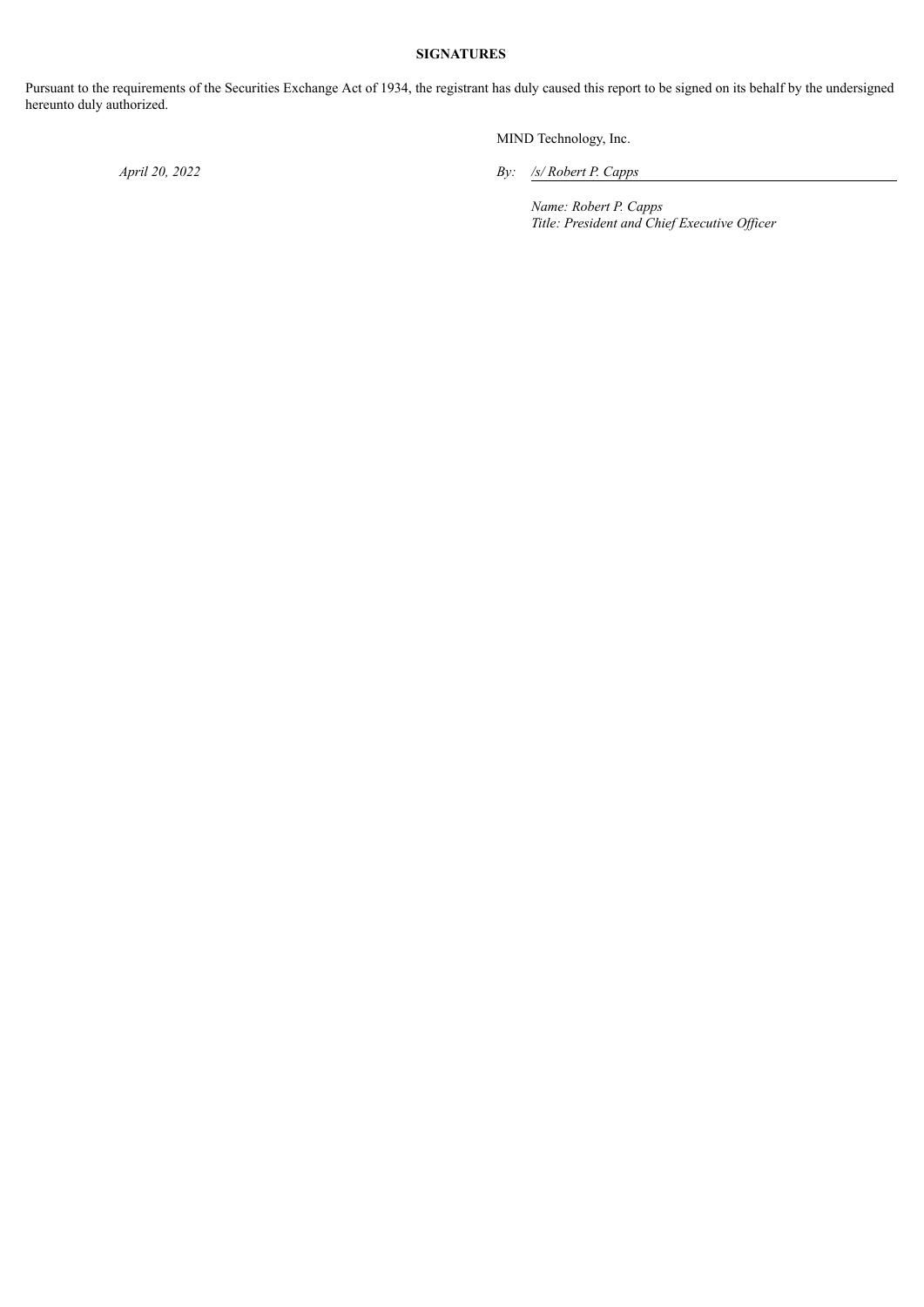#### **SEPARATION AND RELEASE AGREEMENT**

<span id="page-3-0"></span>This Separation and Release Agreement (the "Agreement") is between Mind Technology, Inc. f/k/a Mitcham Industries, Inc. (the "Company") and Dennis P. Morris (the "Individual").

## **RECITALS**

WHEREAS, the Individual has been employed by the Company as its Chief Operating Officer pursuant to an Employment Agreement between the parties dated March 31, 2020 (the "Employment Agreement").

WHEREAS, by written notice dated January 26, 2022, the Company notified the Individual that, pursuant to Section 3 of the Employment Agreement, it had elected not to renew the effectiveness of the Employment Agreement upon the expiration of the Initial Term (as defined in the Employment Agreement) on March 31, 2022.

WHEREAS, the Company has further decided to terminate the Individual's employment relationship with the Company effective as of April 15, 2022 (the "Separation Date").

WHEREAS, the parties desire to enter into this Agreement to reflect their mutual undertakings, promises, and agreements concerning the ending of the Individual's employment with the Company and payments and benefits to the Individual upon or by reason of such ending.

NOW THEREFORE, in exchange for the valuable consideration paid or given under this Agreement, the receipt, adequacy, and sufficiency of which is acknowledged, the parties knowingly and voluntarily agree to the following terms:

# **TERMS**

- 1. Separation Date; Effect of Separation. The Individual's employment with the Company shall terminate effective as of the Separation Date and the Individual shall therefore be relieved of all of his duties, responsibilities, and authorities for the Company effective as of the Separation Date. Effective as of the Separation Date, the Individual shall voluntarily resign, and does hereby voluntarily resign, from all other positions, if any, he held with the Company and its affiliates. As of the Separation Date, the Individual shall also experience a separation from service from the Company and its affiliates within the meaning of Section 409A of the Internal Revenue Code of 1986, as amended ("Section 409A").
- 2. Termination of Employment Agreement; Continuing Obligations. The Individual acknowledges and agrees that Employment Agreement terminated without further action of the parties effective as of March 31, 2022 and that, therefore, as of that date, the Company and its affiliates had no further liabilities, obligations, or duties to the Individual, and the Individual forfeited all remaining rights and benefits, under the Employment Agreement, except as provided in this Agreement. Notwithstanding the previous sentence, the Individual further acknowledges and agrees that all of the post-termination rights and obligations of the parties which continue by their terms under the Employment Agreement, including without limitation under Sections 7 (Confidentiality), 8 (Non-Competition; Non-Solicitation), 9 (Ownership of Intellectual Property), 10 (Arbitration), 11 (Defense of Claims), 12 (Withholdings; Deductions), 13 (Title and Headings; Construction), 14 (Applicable Law; Submission to Jurisdiction), 15 (Entire Agreement and Amendment), 16 (Waiver of Breach), 17 (Assignment), 18 (Notices), 20 (Deemed Resignation), 21 (Certain Excise Taxes), 22 (Section 409A), 23 (Clawback), 24 (Effect of Termination), 25 (Third-Party Beneficiaries), and 26 (Severability) of the Employment Agreement (together, the "Continuing Obligations"), shall continue in full force and effect according to their terms notwithstanding the termination of the Individual's employment with the Company, the termination of the Employment Agreement, or the execution of this Agreement. The Individual acknowledges and agrees that he has fully complied with such Continuing Obligations at all times before he signs this Agreement and that he intends to, and shall, fully comply with such Continuing Obligations after he signs this Agreement.

-1-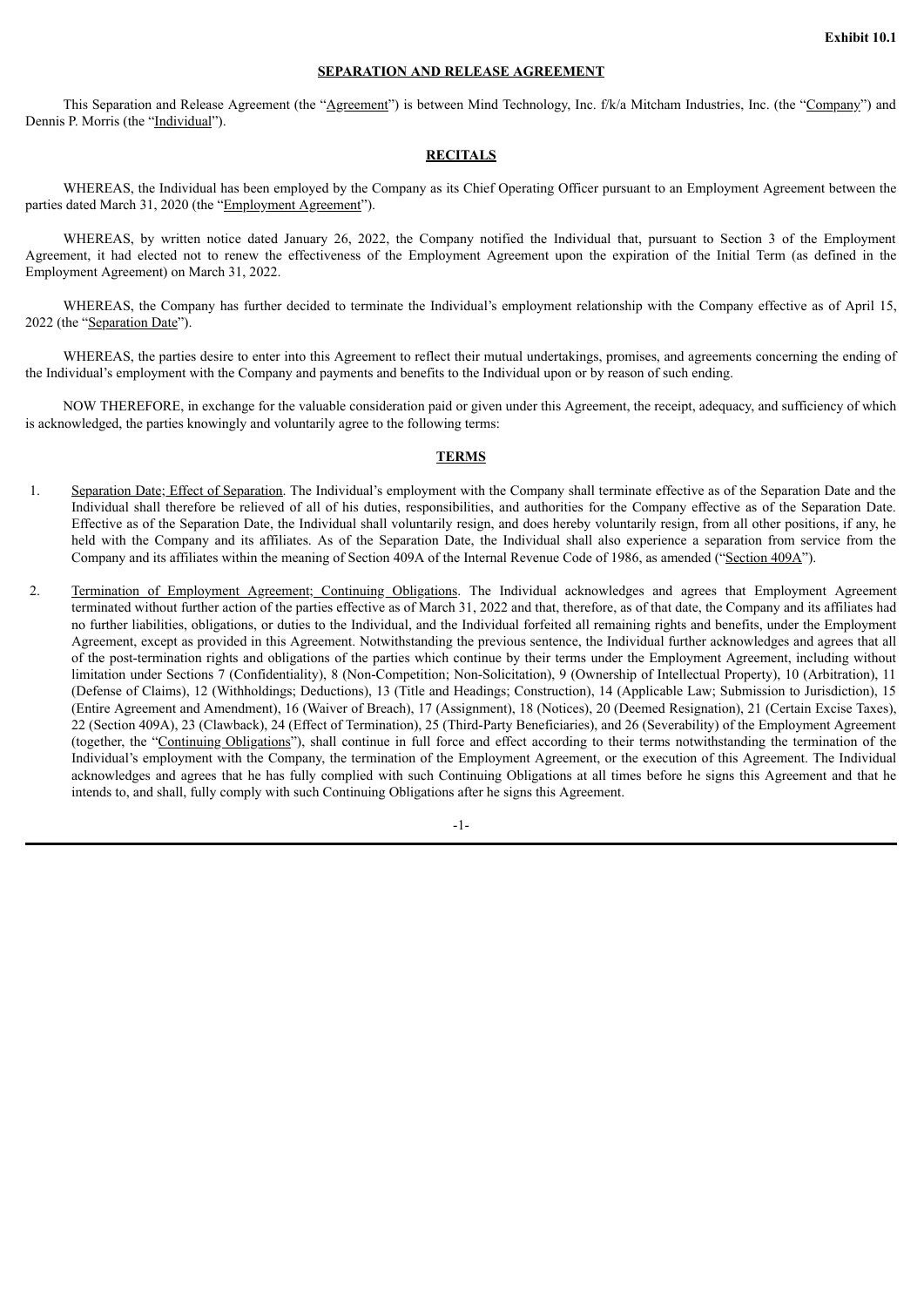- 3. Final Pay and Benefits. The Individual shall receive the following payments and benefits in accordance with the existing policies of the Company, or at the sole discretion of the Company, pursuant to his employment with the Company and his participation in its employee benefit plans:
	- a. Final Pay. The Individual shall be entitled to receive payment of his regular base salary plus pay for his accrued unused vacation as of the Separation Date, minus applicable taxes and withholdings, through the Separation Date. The final payment of such base salary and pay for accrued unused vacation shall be provided to the Individual on or before six days following the Separation Date. Other than as expressly provided in the previous sentence and below, the Individual shall not receive any commissions, bonuses, pay for accrued unused paid time off, or other forms or remuneration or compensation in connection with his employment with the Company or its affiliates or any other arrangement with the Company or its affiliates after the Separation Date.
	- b. Right to Continue Certain Insurance Benefits. The Individual shall have the right to continue after the last day of the month containing the Separation Date his group health, dental, and vision insurance benefits, if any, for himself and his dependents, at his own expense (except as provided in this Agreement below) in accordance with the Consolidated Omnibus Budget Reconciliation Act ("COBRA"). The Individual should complete an insurance continuation election form, which will be furnished to him under separate cover, and timely return it if he wishes to apply to continue his insurance coverage under COBRA.
	- c. Reimbursement of Business Expenses. The Individual shall be entitled to receive reimbursement of reasonable business expenses properly incurred by him in accordance with Company policy before the Separation Date. Any such reimbursement must be based on substantiating documentation provided by the Individual to the Company within 30 days after the Separation Date.

-2-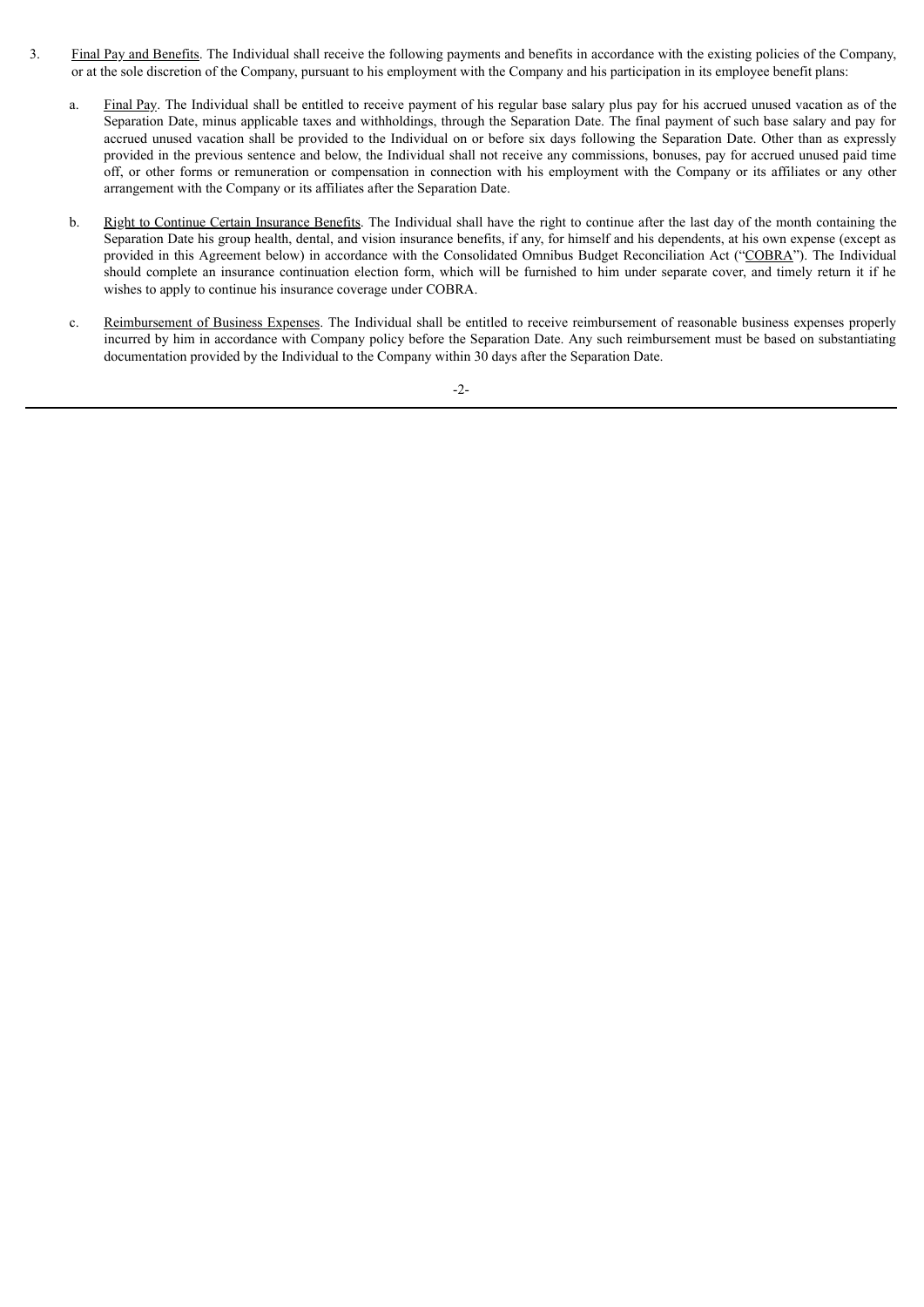- 4. Separation Benefits. Contingent upon the Individual's timely acceptance and non-revocation of this Agreement, the Company shall provide the Individual with the following separation benefits (the "Separation Benefits"):
	- a. Separation Payments. The Company shall pay the Individual \$142,500.00, minus applicable taxes and withholdings, as separation pay in equal or nearly equal installments on the Company's regularly scheduled paydays following the Separation Date and continuing thereafter for six months until paid in full. In addition, the Company shall also pay the Individual \$71,250.00, minus applicable taxes and withholdings, as separation pay in a lump sum within 45 days after the Effective Date (as defined below) of this Agreement.
	- b. Payment of COBRA Premiums for Limited Period. If the Individual timely elects under COBRA to continue his group health, dental, and/or vision insurance benefits, if any, for himself and his dependents following the Separation Date, the Company shall pay on his behalf the monthly premium costs applicable under COBRA for continued health, dental, and/or insurance coverage, provided that he notifies the Company in writing within five days after he become eligible for group health, dental, and/or vision insurance coverage, if any, through subsequent employment or otherwise. The Company shall pay the monthly amounts just described until October 31 2022 or until he becomes eligible for group health, dental, and/or vision insurance coverage, as applicable, due to subsequent employment or otherwise, whichever is sooner.
	- c. Accelerated Vesting of Equity Awards and Extension of Period to Exercise Retained Options. Subject to the vesting, forfeiture, and other terms and conditions of the Company's Stock Awards Plan (the "Plan"), the Nonqualified Stock Option Agreements between the parties dated March 31, 2020 and August 9, 2021 (the "Option Award Agreements"), and the Restricted Stock Agreement between the parties dated March 31, 2020 (the "Stock Award Agreement" and, together with the Option Award Agreements, the "Award Agreements"), the Individual was granted (i) an option to purchase 250,000 share of the Company's common stock plus an option to purchase 60,00 shares of the Company's common stock and (2) 15,000 shares of the Company's restricted stock (the "Equity Awards"). By signing below, the Individual also acknowledges and agrees that he has no rights in any employment-related equity or equity-related interests in the Company or its affiliates other than the Equity Awards described above. Notwithstanding the vesting, forfeiture, or other provisions of the Plan or the Award Agreements, the Company shall, as of the Effective Date (as defined below), immediately vest the Individual in all of the Equity Awards. In addition, and notwithstanding any other provision of the Plan or the Option Award Agreements, the Company shall and hereby does permit the Retained Options to be exercised at any time during the 36-month period following the Separation Date (but not thereafter) by the Individual or his guardian or legal representative (or by his estate or the person who acquires the Retained Options by will or the laws of descent and distribution or otherwise by reason of the Individual's death if he dies during such period).

-3-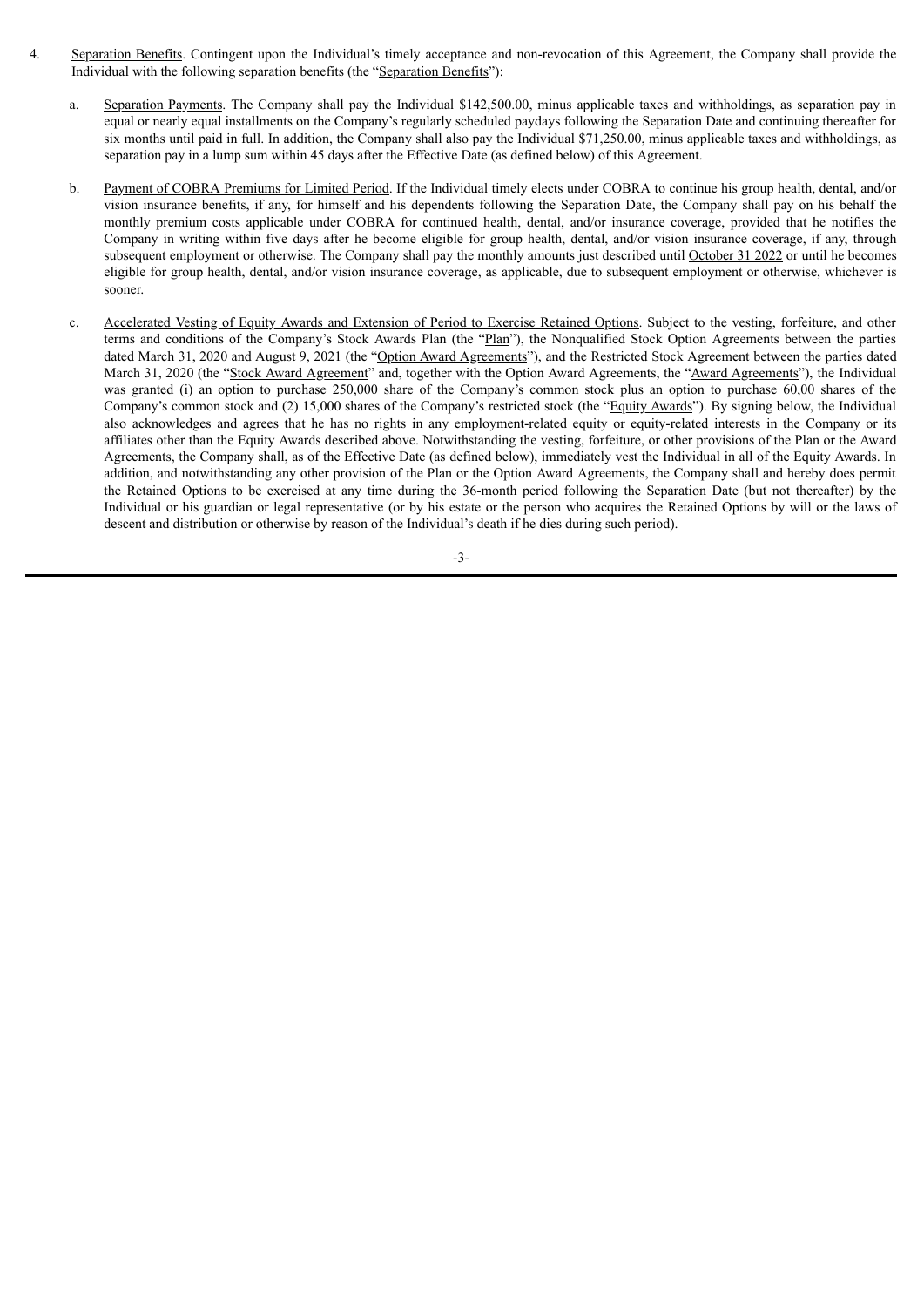5. Return of Property and Information. On or before two days after the Separation Date or sooner if requested by the Company, the Individual shall return to the Company or the other Released Parties (as defined below) any and all items of its or their property, including without limitation all copies of Confidential Information (as defined in the Employment Agreement), business and other records, intellectual property, keys, badge/access cards, computers, software, cellular telephones, iPhones, iPads, androids, blackberries, other personal digital assistants, equipment, credit cards, forms, files, manuals, correspondence, business records, personnel data, lists of employees, salary and benefits information, customer files, lists of suppliers and vendors, price lists, contracts, contract information, marketing plans, brochures, catalogs, training materials, computer tapes and diskettes or other portable media, computer-readable files and data stored on any hard drive or other installed device, and data processing reports, and any and all other documents or property which he has had possession of or control over during his employment with the Company, and any and all other documents or property which he has had possession of or control over during his employment with the Company or its affiliates. The Individual also consents to permitting the Company or its representative to remove (either directly or via remote wiping) all of Confidential Information, business records, intellectual property, trade secrets, and other data owned by the Company or its affiliates from any mobile telephone, computer, or other computing device owned by him or otherwise in his possession or under his control. The Individual's obligations under this paragraph supplement, rather than supplant, the Continuing Obligations and his obligations under the common law. The Individual's obligations under this paragraph shall not apply to, and the Individual may retain copies of, personnel, benefit, or payroll documents concerning only her.

# 6. General Release.

- a. Full and Final Release by Releasing Parties. The Individual, on behalf of himself and his spouse (if any), other family members, heirs, successors, and assigns (collectively, the "Releasing Parties"), hereby voluntarily, completely, and unconditionally to the maximum extent permitted by applicable law releases, acquits, waives, and forever discharges any and all claims, demands, liabilities, and causes of action of whatever kind or character, whether known, unknown, vicarious, derivative, direct, or indirect (individually a "Claim" and collectively the "Claims"), that he or they, individually, collectively, or otherwise, may have or assert against the Released Parties (as defined below).
- b. Claims Included. This release includes without limitation any Claim arising out of or relating in any way to (i) the Individual's employment or the termination of his employment with the Company or with the employment practices of any of the Released Parties; (ii) any federal, state, or local statutory or common law or constitutional provision that applies, or is asserted to apply, directly or indirectly, to the formation, continuation, or termination of the Individual's employment relationship with the Company, including but not limited to the Age Discrimination in Employment Act ("ADEA"); (iii) any contract, agreement, or arrangement between, concerning, or relating to the Individual and any of the Released Parties, including without limitation the Plan and the Award Agreements; and (iv) any other alleged act, breach, conduct, negligence, gross negligence, or omission of any of the Released Parties.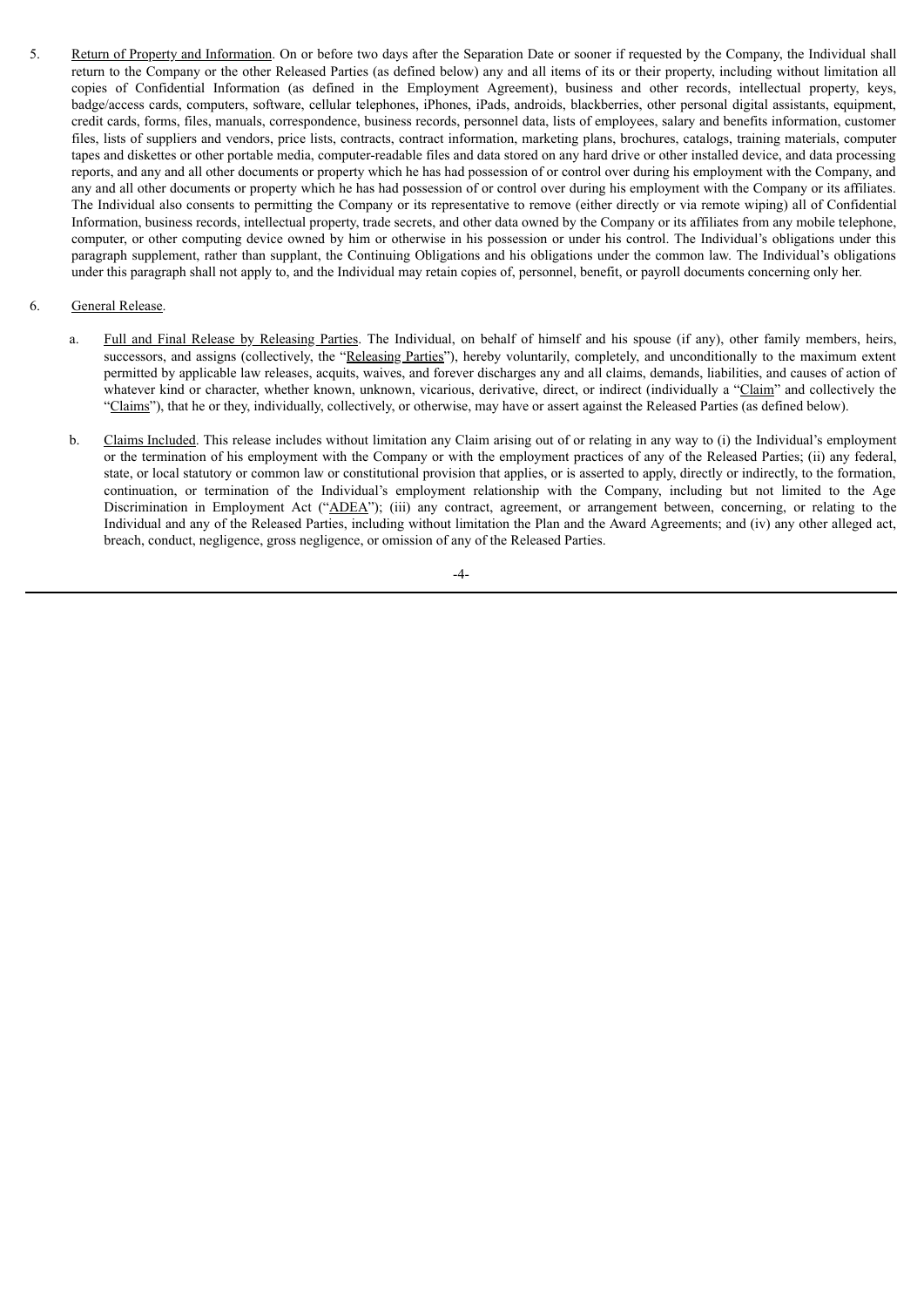- c. Claims Excluded. Notwithstanding any other provision of this Agreement, this release does not (i) waive or release any Claim for breach or enforcement of this Agreement; (ii) waive or release any right or Claim that may not be waived or released by applicable law; (iii) waive or release any right or Claim under the ADEA or otherwise that may arise after the date this Agreement is signed by the Individual; (iv) prevent the Individual from pursuing any administrative Claim for unemployment compensation or workers' compensation benefits; (v) waive or release any Claim related to the accelerated vesting of the Equity Awards as provided for in this Agreement; or (vi) waive or release any right or Claim the Individual may have for indemnification under state or other law or the bylaws or articles of incorporation of the Company or under any insurance policy providing directors' and officers' coverage for any lawsuit or Claim relating to the period when the Individual was a director, officer, or employee of the Company (if any); provided, however, that (A) the Individual's execution of this Agreement is not a concession or guaranty that the Individual has any such right or Claim to indemnification, (B) this Agreement does not create any additional rights to indemnification, and (C) the Company and its affiliates retain any and all defenses they may have to such indemnification or coverage.
- d. Definition of Released Parties. The "Released Parties" include (i) the Company; (ii) any parent, subsidiary, or affiliate of the Company; (iii) any past or present officer, director, or employee of the entities just described in (i)-(ii), in their individual and official capacities; and (iv) any past or present predecessors, parents, subsidiaries, affiliates, owners, shareholders, members, managers, benefit plans, operating units, divisions, agents, representatives, officers, directors, partners, employees, fiduciaries, insurers, attorneys, successors, or assigns of the entities just described in (i)-(iii)
- e. Permitted Activities. Notwithstanding any other provision of this Agreement but subject to the Individual's waiver in subparagraph 8(a) below, nothing in this Agreement is intended to, or does, preclude the Individual from (i) contacting, reporting to, responding to an inquiry from, filing a charge or complaint with, communicating with, or otherwise participating in an investigation conducted by, the Securities and Exchange Commission ("SEC") or any other federal, state, or local governmental agency, commission, or regulatory body; (ii) giving truthful testimony or making statements under oath in response to a subpoena or other valid legal process or in any legal proceeding; (iii) otherwise making truthful statements as required by law or valid legal process; or (iv) engaging in any concerted or other legally protected activities. In accordance with applicable law, and notwithstanding any other provision of this Agreement, nothing in this Agreement or any of the Company's policies or agreements applicable to the Individual (i) impedes his right to communicate with the SEC or any other governmental agency about possible violations of federal securities or other laws or regulations or (ii) requires him to provide any prior notice to the Company or obtain the Company's prior approval before engaging in any such communications.

-5-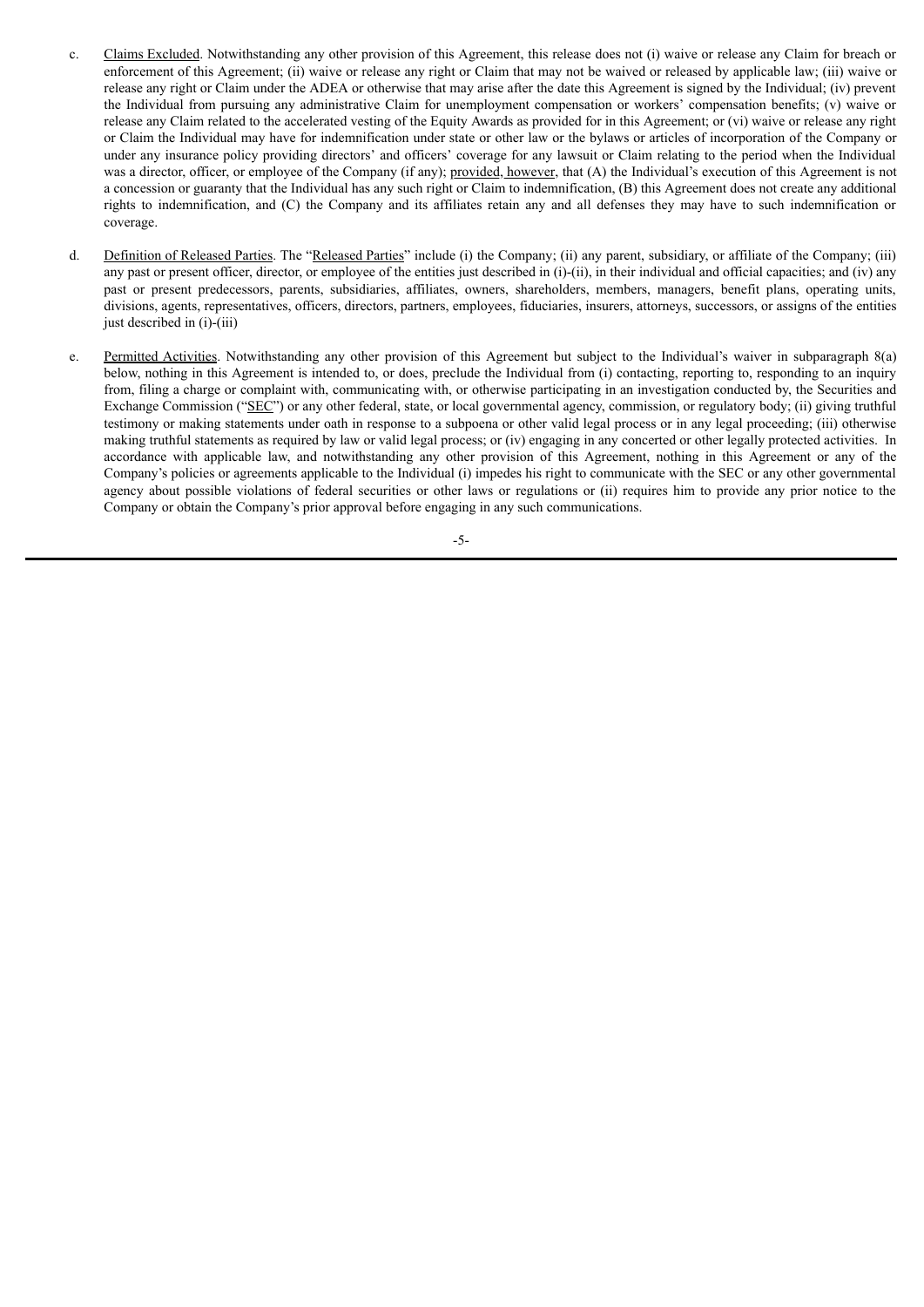- 7. Confidentiality; Non-Prosecution; and Non-Disparagement.
	- a. Confidentiality. Except as requested by the Company or the other Released Parties, as permitted above or by law that may supersede the terms of this Agreement, or as compelled by valid legal process, the Individual shall treat as Confidential Information (as defined in the Employment Agreement) the fact and terms of this Agreement and shall not disclose such information to any party other than his spouse, attorney, and accountant or tax advisor, if such persons have agreed to keep such information confidential.
	- b. Non-Prosecution. Except as requested by any of the Released Parties, as permitted above or by applicable law that may supersede the terms of this Agreement, or as compelled by valid legal process, the Individual shall not (i) assist, cooperate with, or supply information of any kind to any individual or private-party litigant or their agents or attorneys concerning (A) the employment, terms and conditions, or ending of the Individual's or any other employee's employment with the Company or any of the other Released Parties or the employment practices of any of the Released Parties; or (B) the business or operations of any of the Released Parties; or (ii) initiate or assist any other person in connection with any investigation, inquiry, or any other action of any kind with respect to any of the Released Parties' employment practices, businesses, or operations.
	- c. Non-Disparagement. The Individual shall not make to any other parties any statement, oral or written, which directly or indirectly impugns the quality or integrity of the Company's or any of the other Released Parties' business or employment practices, or any other disparaging or derogatory remarks about the Company or any of the other Released Parties, their officers, directors, equity holders, managerial personnel, or other employees. In executing this Agreement, the Individual acknowledges and agrees that he has knowingly, voluntarily, and intelligently waived any free speech, free association, free press, or First Amendment to the United States Constitution (including, without limitation, any counterpart or similar provision or right under any State Constitution) rights to disclose, communicate, or publish any statements prohibited by this subparagraph.
- 8. Waiver of Certain Rights.
	- a. Right to Relief Not Provided in this Agreement. The Individual waives any right to monetary recovery from the Company or the other Released Parties, whether sought directly by him or in the event any administrative agency or other public authority, individual, or group of individuals should pursue any Claim on his behalf; and he shall not request or accept from the Company or the other Released Parties, as compensation or damages related to his employment or the termination of his employment with any of the Released Parties, anything of monetary value that is not provided for in this Agreement. Notwithstanding the previous sentence, this Agreement does not limit the Individual's right to receive an award for information provided to any government agency.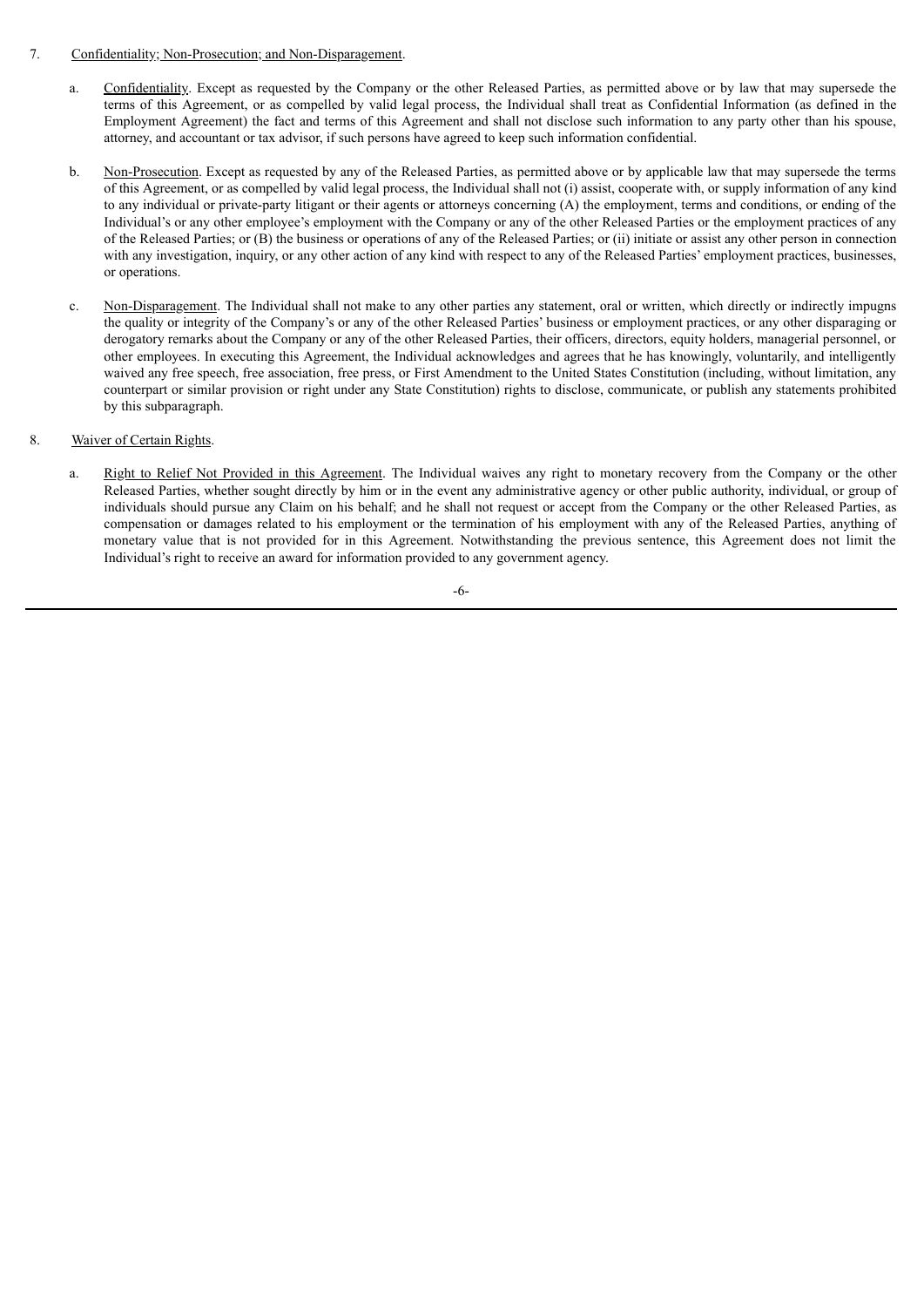- b. Right to Class- or Collective-Action Initiation or Participation. The Individual waives the right to initiate or participate in any class or collective action with respect to any Claim against the Company or the Released Parties, including without limitation any Claim arising from the formation, continuation, or termination of his employment relationship with any of the Released Parties.
- 9. No Violations. The Individual represents and warrants that he has no knowledge that the Company or any of the Released Parties has committed or is suspected of committing any act which is or may be in violation of any federal or state law or regulation or has acted in a manner which requires corrective action of any kind. The Individual further represents and warrants that he has not informed the Company or any of the other Released Parties of, and that he is unaware of, any alleged violations of the Company's standards of business conduct or personnel policies, of the Company's integrity or ethics policies, or other misconduct by the Company or any of the other Released Parties, that have not been resolved satisfactorily by the Company or the other Released Parties.
- 10. Remedies; After-Acquired Evidence.
	- a. Remedies. Notwithstanding any other provision in this Agreement, the Company's obligation to provide the Separation Benefits to the Individual is subject to the condition that he complies with his obligations under this Agreement and the Continuing Obligations. The Company shall have the right to suspend or cease providing any part of the Separation Benefits if the Individual breaches any such obligations as determined by the Company in its sole discretion but all other provisions of this Agreement shall remain in full force and effect.
	- b. After-Acquired Evidence. Notwithstanding any provision of this Agreement, if the Company provides the Separation Benefits to the Individual but subsequently acquires evidence and determines in its sole discretion that (i) he has materially breached any of his obligations under this Agreement or the Continuing Obligations, or (ii) a condition existed prior to the provision of the Separation Benefits that, had the Company been fully aware of such condition, would have given the Company the right to terminate his employment for Cause (as defined in the Employment Agreement) before such provision, then the Individual shall promptly return to the Company the entire Separation Benefits received by him prior to the date that the Company exercises its rights under this subparagraph but all other provisions of this Agreement shall remain in full force and effect.
	- c. Non-Exclusive Rights and Remedies. The Company's rights and remedies under this paragraph shall be in addition to any other available rights and remedies should the Individual breach any applicable obligations, as well as rights and remedies available under the Company's clawback policies or procedures which may provide for forfeiture and/or recoupment of amounts paid or payable under this Agreement.

-7-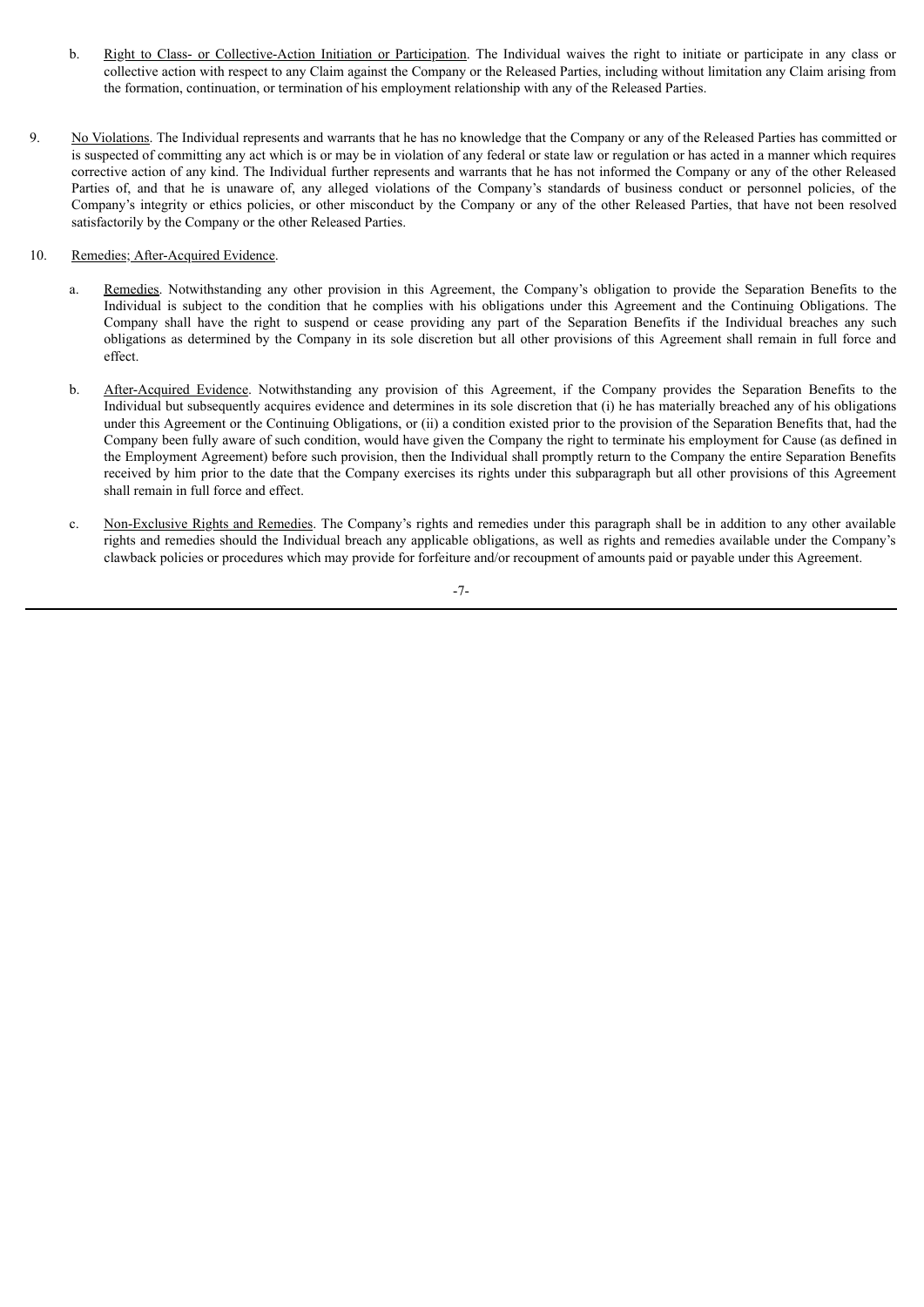- 11. Trading Obligations. The Individual understands and acknowledges that he is subject to the Company's insider trading policies and procedures (the "Insider Trading Procedures") and, as such, may not trade in the Company's securities in accordance therewith until any material, nonpublic information he possesses has become public or is no longer material. For avoidance of doubt, the Individual understands and acknowledges that he shall be deemed for purposes of this paragraph to continue to possess material, non-public information until at least the third business day after the Company's public announcement in its SEC Form 10-Q of its results for the quarter ended April 30, 2022 and he shall thereafter remain subject to the Insider Trading Procedures and any other applicable insider-trading requirements under Company policies. Notwithstanding the foregoing, the Individual shall comply with all federal and state securities laws applicable to the trading of the Company's securities with knowledge of material non-public information regarding the Company.
- 12. Nonadmission of Liability or Wrongdoing. The Individual acknowledges that (a) this Agreement shall not in any manner constitute an admission of liability or wrongdoing on the part of the Company or any of the other Released Parties; (b) the Company and the other Released Parties expressly deny any such liability or wrongdoing; and, (c) except to the extent necessary to enforce this Agreement, neither this Agreement nor any part of it may be construed, used, or admitted into evidence in any judicial, administrative, or arbitral proceedings as an admission of any kind by the Company or any of the other Released Parties.
- 13. Jury Trial Waiver; Arbitration. THE INDIVIDUAL HEREBY WAIVES THE RIGHT TO TRIAL BY JURY WITH RESPECT TO ANY CLAIM AGAINST THE COMPANY OR ANY OF THE OTHER RELEASED PARTIES ARISING OUT OF OR RELATING TO THIS AGREEMENT, INCLUDING WITHOUT LIMITATION FOR BREACH OR ENFORCEMENT OF THIS AGREEMENT. In addition, Section 10 of the Employment Agreement (Arbitration) is incorporated here by reference such that any Claim between the Individual and the Company arising out of or relating to this Agreement or the Employee's employment with the Company shall be settled by arbitration as required by Section 10 of the Employment Agreement.
- 14. Authority to Execute. The Individual represents and warrants that he has the authority to execute this Agreement on behalf of all the Releasing Parties.
- 15. Governing Law; Venue; Severability; Interpretation. This Agreement and the rights and duties of the parties under it shall be governed by the laws of the State of Texas, without regard to any conflict-of-laws principles. Exclusive venue for any Claim between the parties or their affiliates permitted to be filed in court is in any state or federal court of competent jurisdiction that regularly conducts proceedings in Harris County, Texas. Nothing in this Agreement, however, precludes either party from seeking to remove a civil action from any state court to federal court. The provisions of this Agreement shall be severable. If any one or more provisions of this Agreement may be determined by an arbitrator or court of competent jurisdiction to be illegal or otherwise unenforceable, in whole or in part, such provision shall be considered separate, distinct, and severable from the other remaining provisions of this Agreement, such a determination shall not affect the validity or enforceability of such other remaining provisions, and in all other respects the remaining provisions of this Agreement shall be binding and enforceable and remain in full force and effect. If any provision of this Agreement is held to be unenforceable as written by an arbitrator or court of competent jurisdiction but may be made to be enforceable by limitation, then such provision shall be enforceable to the maximum limit permitted by applicable law. The language of all parts of this Agreement shall in all cases be construed as a whole, according to its fair meaning, and not strictly for or against any of the parties.

-8-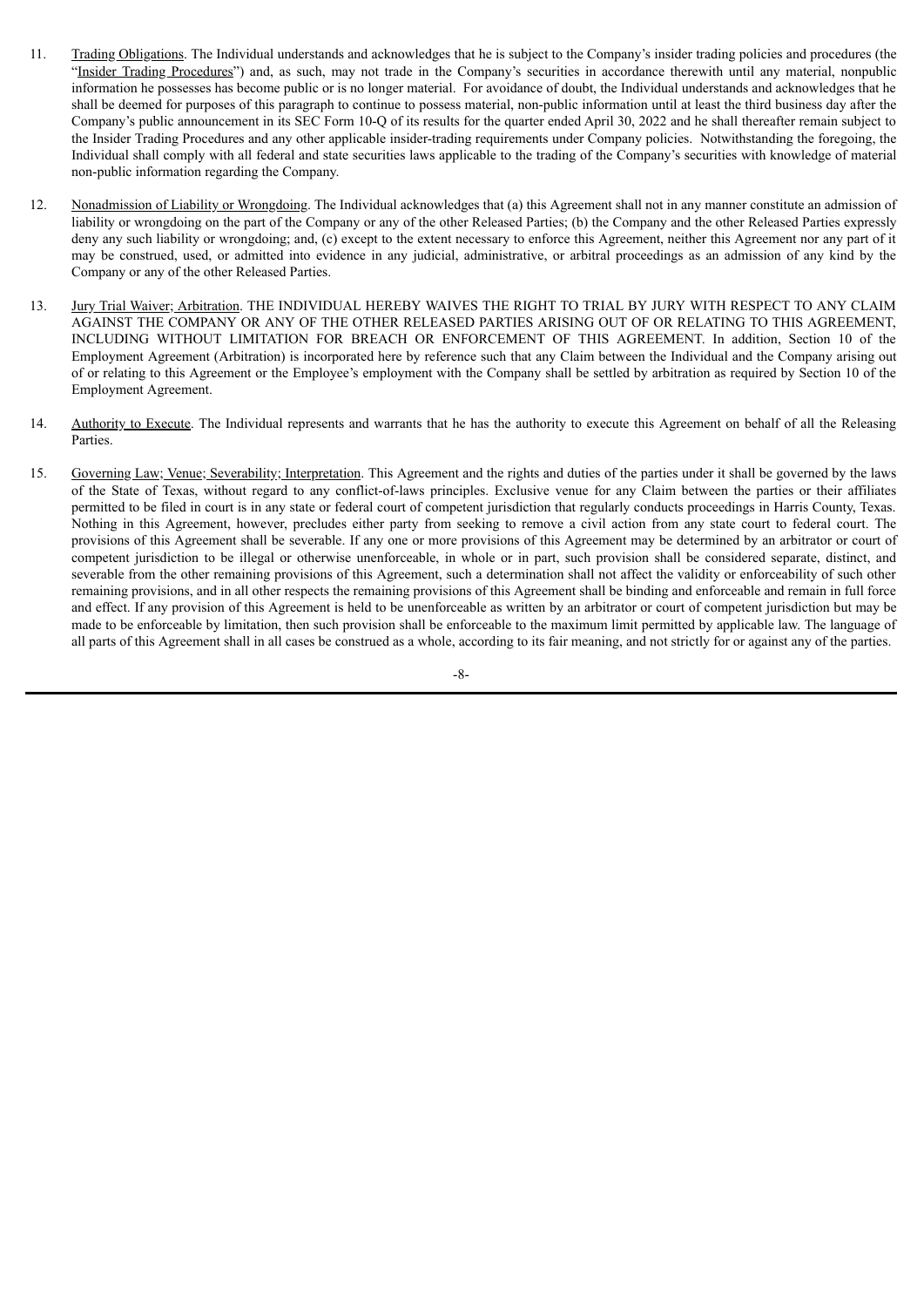- 16. Assignment. The Individual's obligations, rights, and benefits under this Agreement are personal to him and shall not be assigned to any person or entity without written permission from the Company. This Agreement shall be binding upon and inure to the benefit of the parties and their respective heirs, legal representatives, successors, and permitted assigns.
- 17. Expiration Date. The Company's offer of this Agreement shall expire after a period of 21 days after the date the Individual first received this Agreement for consideration (the "Expiration Date"). Changes to this Agreement, whether material or immaterial, do not restart the running of the consideration period. The Individual may accept the offer at any time before the Expiration Date by signing this Agreement in the space provided below and returning it to the attention of the Company's President and Chief Executive Officer so that the signed Agreement is received no later than the close of business on the Expiration Date.
- 18. Limited Revocation Right; Effect of Revocation. After signing this Agreement, the Individual shall have a period of seven days to reconsider and revoke his acceptance of this Agreement if he wishes (the "Revocation Period"). If the Individual chooses to revoke his acceptance of this Agreement, he must do so by providing written notice to the Company's President and Chief Executive Officer before the eighth day after signing this Agreement, in which case this Agreement shall not become effective or enforceable and the Individual shall not receive the Separation Benefits.
- 19. Effective Date. This Agreement shall become effective and enforceable upon the expiration of seven days after the Individual signs it (the "Effective Date"), provided that he signs the Agreement on or before the Expiration Date and does not revoke his acceptance of the Agreement during the Revocation Period.
- 20. Knowing and Voluntary Agreement. The Individual acknowledges that (a) he has been advised by this paragraph of his right to consult with an attorney of his choice before signing this Agreement; (b) he has had a reasonable period in which to consider whether to sign this Agreement; (c) he fully understands the meaning and effect of signing this Agreement; and (d) his signing of this Agreement is knowing and voluntary.
- 21. Independent Consideration; Common-Law Duties. Whether expressly stated in this Agreement or not, all obligations the Individual assumes and undertakings he makes by signing this Agreement are understood to be in consideration of the mutual promises and undertakings in this Agreement and the Separation Benefits. In addition, the Individual acknowledges and agrees that neither the Company nor any of the other Released Parties has any legal obligation to provide the Separation Benefits to his outside of this Agreement.

-9-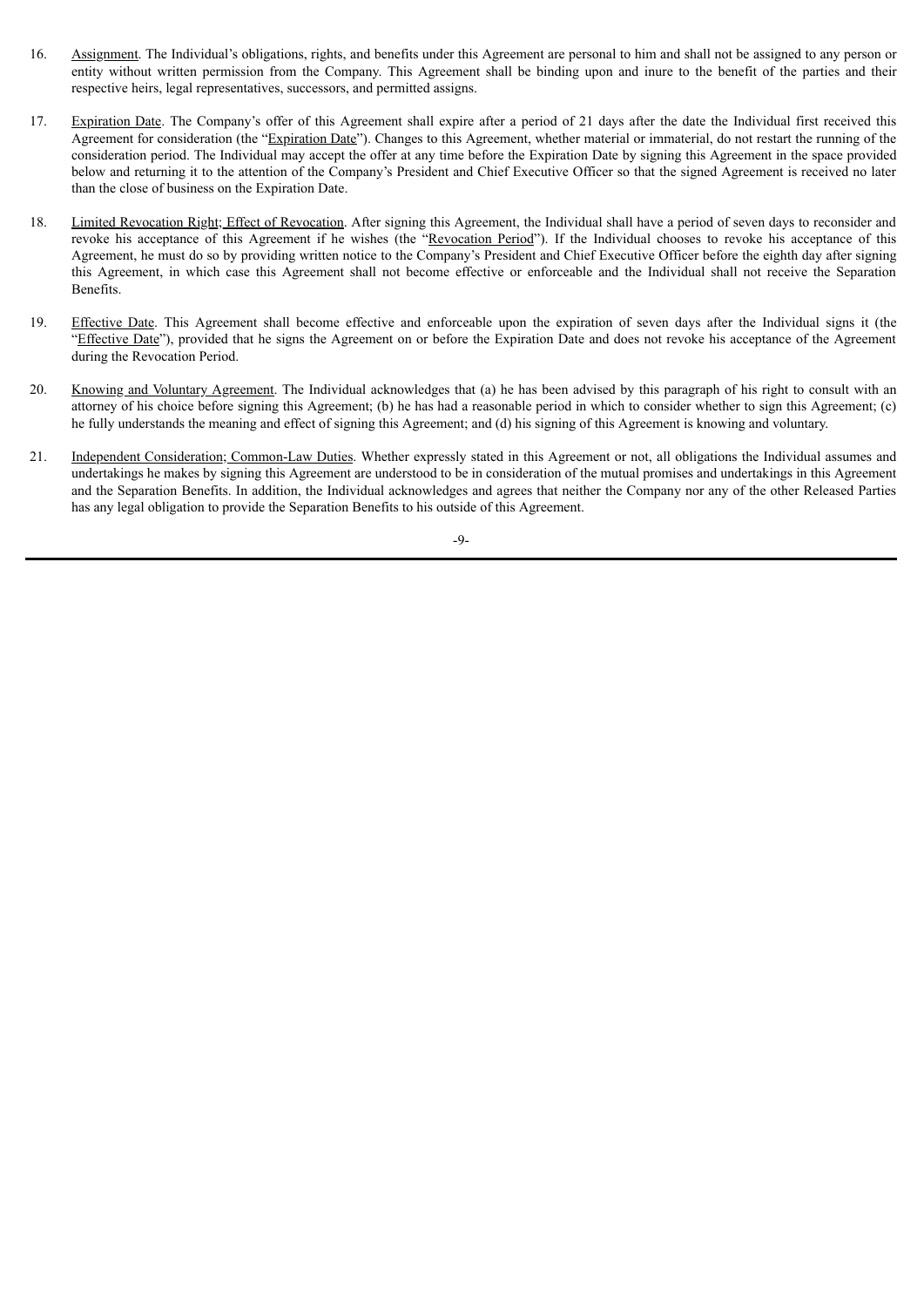- 22. Entire Agreement. This Agreement contains and represents the entire agreement of the parties with respect to its subject matters, and supersedes all prior agreements and understandings, written and oral, between the parties with respect to its subject matters. Notwithstanding the preceding sentence, nothing in this Agreement shall be interpreted or construed as superseding or relieving the Individual of complying with the Continuing Obligations. The Individual agrees that neither the Company nor any of the other Released Parties has made any promise or representation to him concerning this Agreement not expressed in this Agreement, and that, in signing this Agreement, he is not relying on any prior oral or written statement or representation by the Company or any of the other Released Parties outside of this Agreement but is instead relying solely on his own judgment and his attorney (if any).
- 23. Modification; Waiver. No provision of this Agreement shall be amended, modified, or waived unless such amendment, modification, or waiver is agreed to in writing and signed by the Individual and a duly authorized representative of the Company.
- 24. Counterparts. This Agreement may be executed in one or more counterparts, each of which shall be deemed an original and all of which together shall be considered one and the same agreement. The delivery of this Agreement in the form of a clearly legible facsimile or electronically scanned version by e-mail shall have the same force and effect as delivery of the originally executed document.
- 25. Internal Revenue Code Section 409A; Right to Consult a Tax Advisor. The payments and benefits provided under this Agreement are intended to be exempt from Section 409A and this Agreement shall be interpreted and administered in a manner consistent with that intent. Notwithstanding any contrary provision in this Agreement, the Individual shall be solely responsible for any risk that the tax treatment of the benefits under by this Agreement may be affected by Section 409A, which may impose significant adverse tax consequences on them, including accelerated taxation, a 20% additional tax, and interest. Because of the potential tax consequences, the Individual has the right, and is encouraged by this paragraph, to consult with a tax advisor of his choice before signing this Agreement.

[*Signature Page Follows*]

-10-